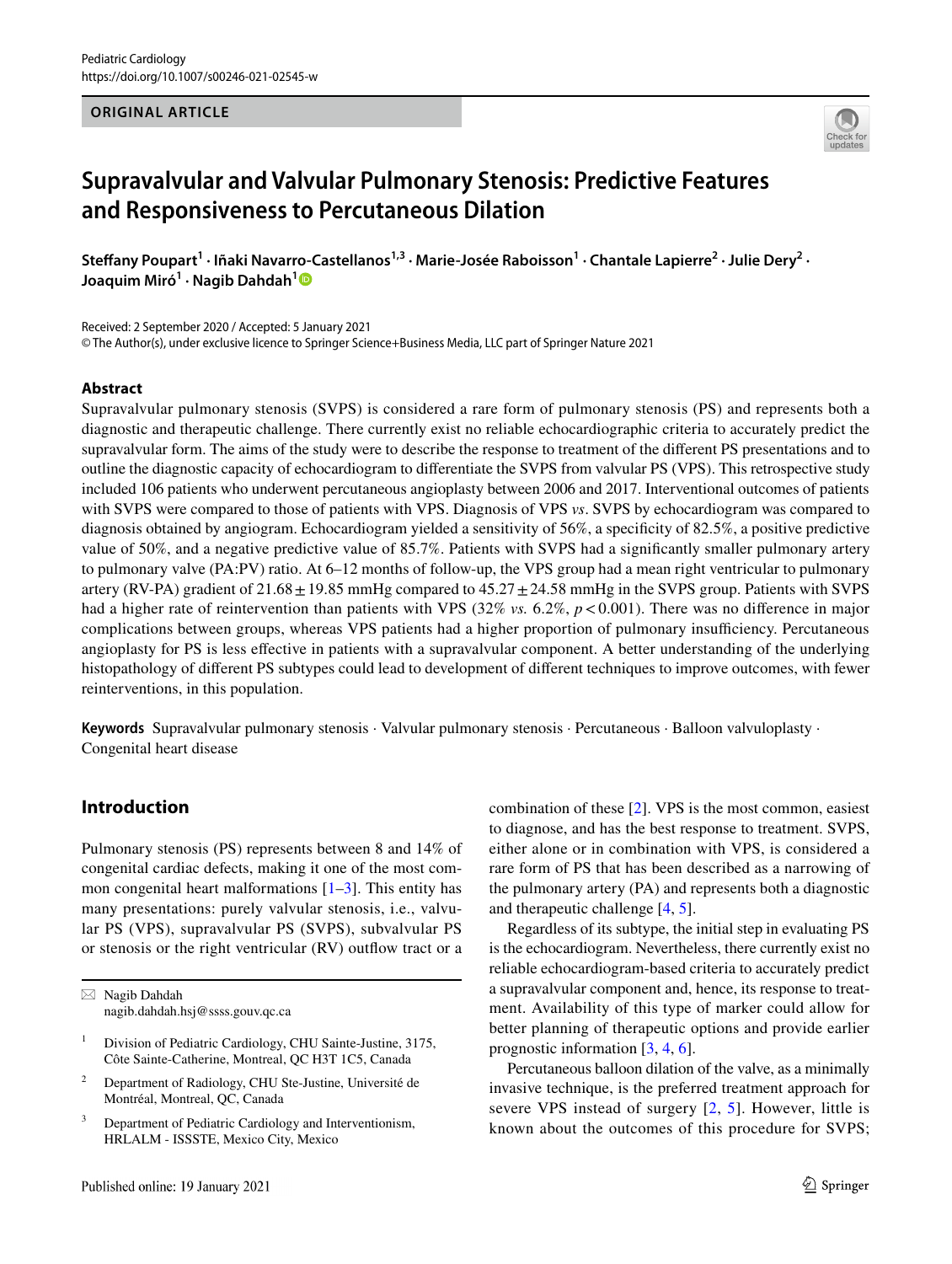current literature suggests results are inferior to those seen in patients with VPS [\[2](#page-6-2), [5](#page-6-4), [7](#page-6-6)].

Given the limited data on SVPS outcomes, the frst aim of our study was to outline the results of percutaneous dilation in SVPS compared to VPS. The second goal was to evaluate the diagnostic accuracy of SVPS by echocardiogram and to determine echocardiogram-based criteria to help distinguish between VPS and SVPS. These would help predict the response to percutaneous balloon dilation of PS.

## **Methods**

#### **Study Population and Outcome**

This retrospective study included 106 patients who underwent percutaneous angioplasty for congenital PS between 2006 and 2017 at *CHU Sainte-Justine* (*Université de Montréal, Montreal, Quebec)*. The study was approved by the institutional scientific and ethics committees. Parental consent was waived by applicable laws pertaining to retrospective clinical research studies. Patients with multiple signifcant peripheral pulmonary artery stenosis, iatrogenic pulmonary stenosis, or other complex cardiac malformations (tricuspid atresia or stenosis, Ebstein anomaly, transposition of great arteries, tetralogy of Fallot (TOF), hemodynamically signifcant ventricular septal defect, etc.) or other cardiac malformations that required primary repair other than atrial septal defect or patent ductus arteriosus were excluded.

Two main outcomes were monitored: the response to percutaneous balloon dilation, measured by residual RV to pulmonary artery (RV-PA) gradient, and the need for reintervention on the pulmonary valve (PV) or the PA. Secondary outcomes included the development of pulmonary valvular insufficiency and potential interventional complications.

#### **Data Collection and Defnitions**

In this study, SVPS is defned as PS with a supravalvular component regardless of the presence of a valvular component and VPS is valvular PS without a supravalvular component. The infundibular component secondary to reactive hypertrophy was not taken into account in this study. Patients were categorized in the SVPS or VPS group based on the angiogram fndings. The last echocardiogram before intervention was used to determine baseline hemodynamic status of the PS.

Studied parameters included RV-PA gradient, PV and PA diameters, pulmonary and tricuspid valve function, balloon size, and type and incidence of peri-interventional complications. Available echocardiogram recordings were reviewed to retrieve missing PA and PV measurements. Pulmonary and tricuspid valve insufficiency (PI and TI) were classified according to severity: 0 absence/trace, 1 mild, 2 moderate, 3 severe, and signifcant PI was defned as moderate or severe regurgitation [[8\]](#page-6-7). Data from echocardiogram reports, catheterization reports, and operative protocols were compiled from clinical charts. RV-PA pressure gradients were retrieved from echocardiogram reports at baseline (preintervention), post-intervention, 1–2 weeks, 1–2 months, and 6–12 months of follow-ups. Invasive RV-PA gradients were obtained from catheterization reports. Follow-up data after a second intervention on the pulmonary valve, either surgical or percutaneous, were not included in the calculated statistics.

Identifcation of the supravalvular component by echocardiogram was based on the interpretation of anatomic and Color Doppler flow location by the operator, which includes description of supravalvular narrowing, acceleration of flow distal to the PV, and valve description (mobility, shape, etc.). Diagnosis of SVPS during catheterization was determined by anatomical narrowing of the PA, as seen during the angiogram and balloon dilation. The PA-to-PV (PA:PV) ratio is defned as the narrowest point of the PA above the PV divided by the diameter of the PV as measured during the echocardiogram.

Accuracy of echocardiogram in distinguishing SVPS from VPS was assessed by comparing catheterization classifcation to pre-intervention (baseline) echocardiogram classifcation.

Clinical relevance of PA:PV ratio was assessed by comparing the ratio between patients who were responsive *vs*. those refractory to percutaneous angioplasty. Resistance to treatment was defned by a RV-PA gradient≥30 mmHg at the 6–12 month s of follow-up or by having undergone a second intervention on the PA or PV at any time.

Presence of Noonan, Williams–Beuren, or Alagille syndromes were confrmed by genetic testing performed based on clinical suspicion.

#### **Statistical Analysis**

Statistical analysis was performed using SPSS (IBM, USA), *p*<0.05 was considered signifcant. Continuous data are expressed as mean $\pm$ standard deviation, and compared by the Student T-test when normally distributed; otherwise nonparametric tests were used for comparison. Categorical data are expressed as ratios and/or percentage or median [range], and compared using the  $\chi^2$  or the Fisher exact test as appropriate. One-way ANOVA on rank analysis was introduced to validate signifcant change of RV-PA gradient upon followup stages compared to baseline.

The Receiver Operator Characteristics (ROC) curve and the Area Under the Curve (AUC) statistics were performed to determine a cut-off value, by the Youden J statistics, of the echocardiographic PA:PV ratio that best predicted the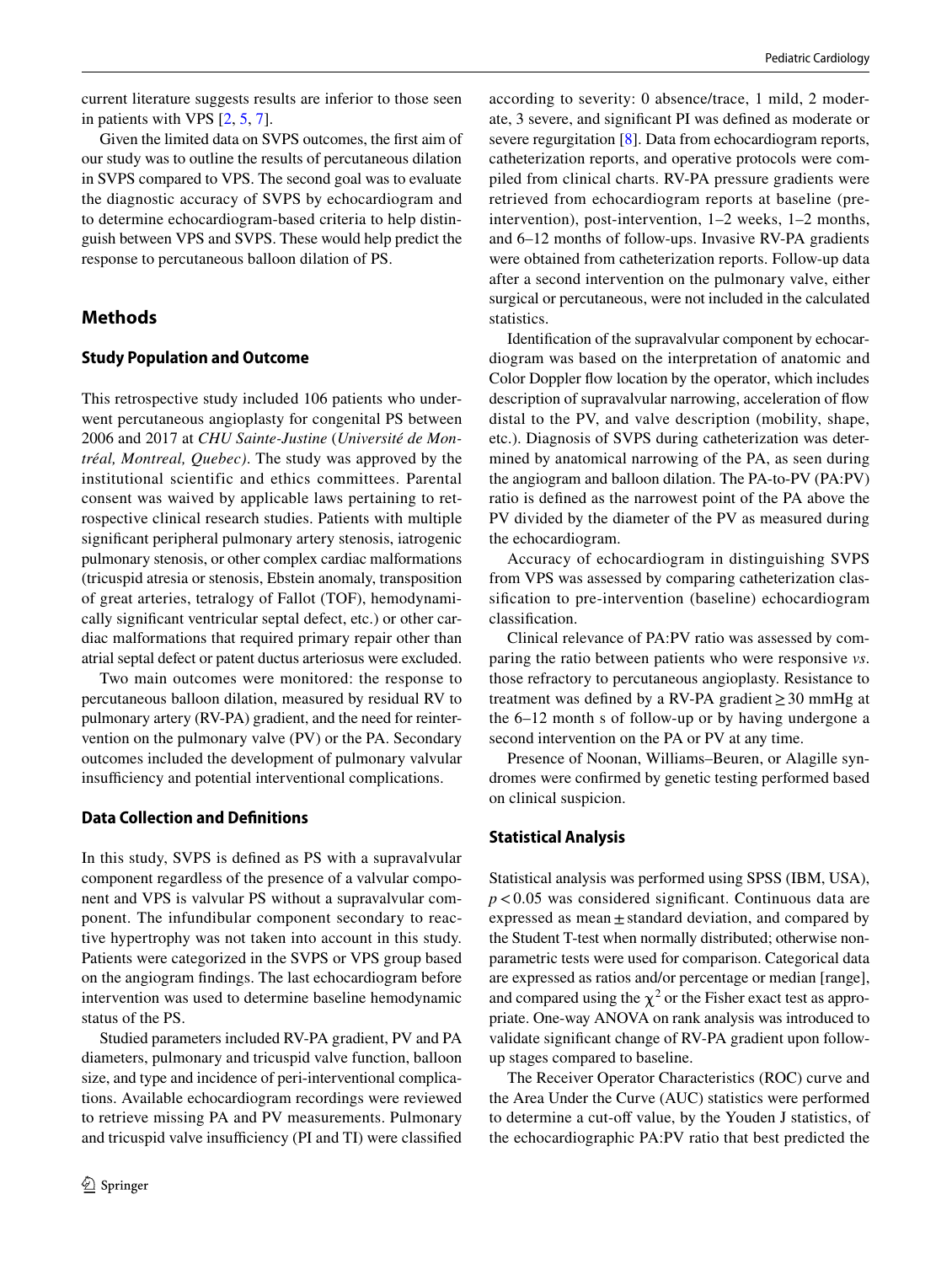presence of SVPS, using angiogram diagnosis as reference, and another that predicted response to the first balloon dilation.

# **Results**

A total of 163 patients underwent percutaneous angioplasty for PS between 2006 and 2017, 106 of which were included in the study (50 males, 56 females); 57 were not eligible due to associated complex heart defects or pulmonary stenosis following a surgical intervention (i.e., not congenital), most exclusions being related to presence of TOF. The mean age at intervention was  $1.96 \pm 4.28$  years old with a mean Doppler RV-PA gradient of  $67.07 \pm 20.11$  mmHg, which was comparable between the study groups (SVPS:  $68.04 \pm 21.65$ ) *vs.* VPS: 64.10 ± 14.37; *p* = 0.312) (Table [1\)](#page-2-0).

The comparison between echocardiographic and angiographic identifcation of a supravalvular component yielded a signifcant discordance of 23.8% (Table [2](#page-2-1)). Accordingly, using angiogram conclusions as the gold standard, echocardiogram had a diagnostic sensitivity of 56%, a specifcity of 82.5%, with a positive predictive value of 50% and a negative predictive value of 85.7%. Baseline echocardiographic PA:PV ratio was signifcantly smaller in patients with SVPS

<span id="page-2-0"></span>**Table 1** Patient characteristics at intervention classifed based on the presence (SVPS) *vs.* the absence (VPS) of a supravalvular component to the stenosis as identifed by angiogram

|                     | SVPS $(N=25)$     | $VPS (N=81)$      | $p$ value    |
|---------------------|-------------------|-------------------|--------------|
| Age (years)         | $1.66 \pm 2.97$   | $2.06 + 4.62$     | 0.687        |
| Male gender $(\%)$  | 14 (56%)          | 35 (43%)          | 0.186        |
| Weight (kg)         | $9.72 + 7.62$     | $11.98 \pm 21.17$ | 0.422        |
| Height (cm)         | $73.64 \pm 23.59$ | $69.56 + 35.88$   | 0.511        |
| $BSA(m^2)$          | $0.43 + 0.24$     | $0.43 + 0.47$     | 0.969        |
| PA:PV ratio at echo | $1.06 + 0.45$     | $1.47 + 0.45$     | $\leq 0.001$ |
|                     |                   |                   |              |

<span id="page-2-1"></span>**Table 2** Diagnostic classifcation and response to treatment

determined by angiogram compared to VPS  $(1.06 \pm 0.45 \text{ vs.})$ 1.47 $\pm$ 0.44, respectively;  $p < 0.001$ ). ROC analysis of the echocardiographic PA:PV ratio with regard to SVPS or VPS status yielded an area under the curve (AUC) of 0.764 (CI 95% [0.642–0.884]; *p* ≤ 0.001), and a cut-off ratio of 1.16 with the Youden's index  $(Fig. 1)$  $(Fig. 1)$  $(Fig. 1)$ . Applying this cut-off value to discriminate between SVPS and VPS (patients with a ratio≤1.16 were considered positive) increased echocardiogram sensitivity from 56 to 64.7%, while maintaining a high specificity of 80.3%. The positive predictive value remained at 47.8% and the negative predictive value at 89.1%.

Similar to the results obtained when comparing SVPS to VPS, children with PS refractory to balloon dilation also had a signifcantly smaller PA:PV ratio compared to patients with stenosis responsive to dilation  $(1.09 \pm 0.50$ *vs.*  $1.43 \pm 0.40$ ,  $p = 0.003$ ). ROC analysis based on balloon angioplasty failure yielded a cut-off value of 1.20, below which the PS would likely be resistant to percutaneous angioplasty (AUC=0.730, CI 95% [0.600–0.8360], *p*=0.002) (Fig. [1](#page-3-0)). High-pressure balloons were used in 3 patients with SVPS during the frst intervention and two patients with VPS had radiofrequency perforation of their PV during the first intervention.

Invasive pressure gradients were comparable between SVPS and VPS  $(40.9 \pm 20.12 \text{ vs. } 38.5 \pm 20.22; p = 0.644)$ . The residual invasive pressure gradient at the end of the procedure was however higher in SVPS  $(26.8 \pm 12.6 \text{ mmHg})$ *vs.*  $11.5 \pm 8.5$  mmHg;  $p \le 0.001$ ). The Doppler echocardiographic gradient estimates after the procedure were also different, despite gradients being signifcantly lower than at baseline within respective groups (Fig. [2](#page-3-1)).

Of patients with SVPS,  $71.4\%$   $(n=15)$  were considered resistant to treatment compared to 25.9% (*n*=14) in the VPS group  $(p=0.001)$  (Table [3\)](#page-4-0). There was no significant diference in balloon-to-valve ratio between patients who were responsive to dilation and those who were not  $(1.31 \pm 0.12 \text{ vs. } 1.33 \pm 0.25, p = 0.560)$ . The rate of reintervention in patients with SVPS was 32% (*n*=8) compared

|                                                  | <b>SVPS</b>     | <b>VPS</b>    | $p$ value    |
|--------------------------------------------------|-----------------|---------------|--------------|
| Echocardiogram-based SVPS: VPS                   | 14:11           | 14:66         | $\leq 0.001$ |
| Echo PA:PV below SVPS cut-off $*(\%)$            | 11 $(64.7%)$    | 12(19.7%)     | $\leq 0.001$ |
| Balloon Refractoriness (%)                       | $15(71.4\%)$    | 14(26%)       | $\leq 0.001$ |
| Echo PA:PV below refractoriness cut-off** $(\%)$ | $16(64\%)$      | 14 (17.2%)    | $\leq 0.001$ |
| Reintervention rate $(\%)$                       | 8(32%)          | $5(6.2\%)$    | $\leq 0.001$ |
| Interval to reintervention (years)               | $1.75 \pm 1.85$ | $0.70 + 0.66$ | 0.252        |

Provisional echocardiographic diagnosis of valvular or supravalvular pulmonary stenosis (VPS and SVPS, respectively) showed discordance in 23.6% when compared to angiography diagnosis

\*Upper limit of PA:PV ratio of 1.16 according to ROC analysis based on angiographic characterization of the pulmonary stenosis components for classifcation as SVPS

\*\*Upper limit of PA:PV ratio of 1.20 according to ROC analysis based on refractoriness to balloon dilation for classifcation as at risk of treatment failure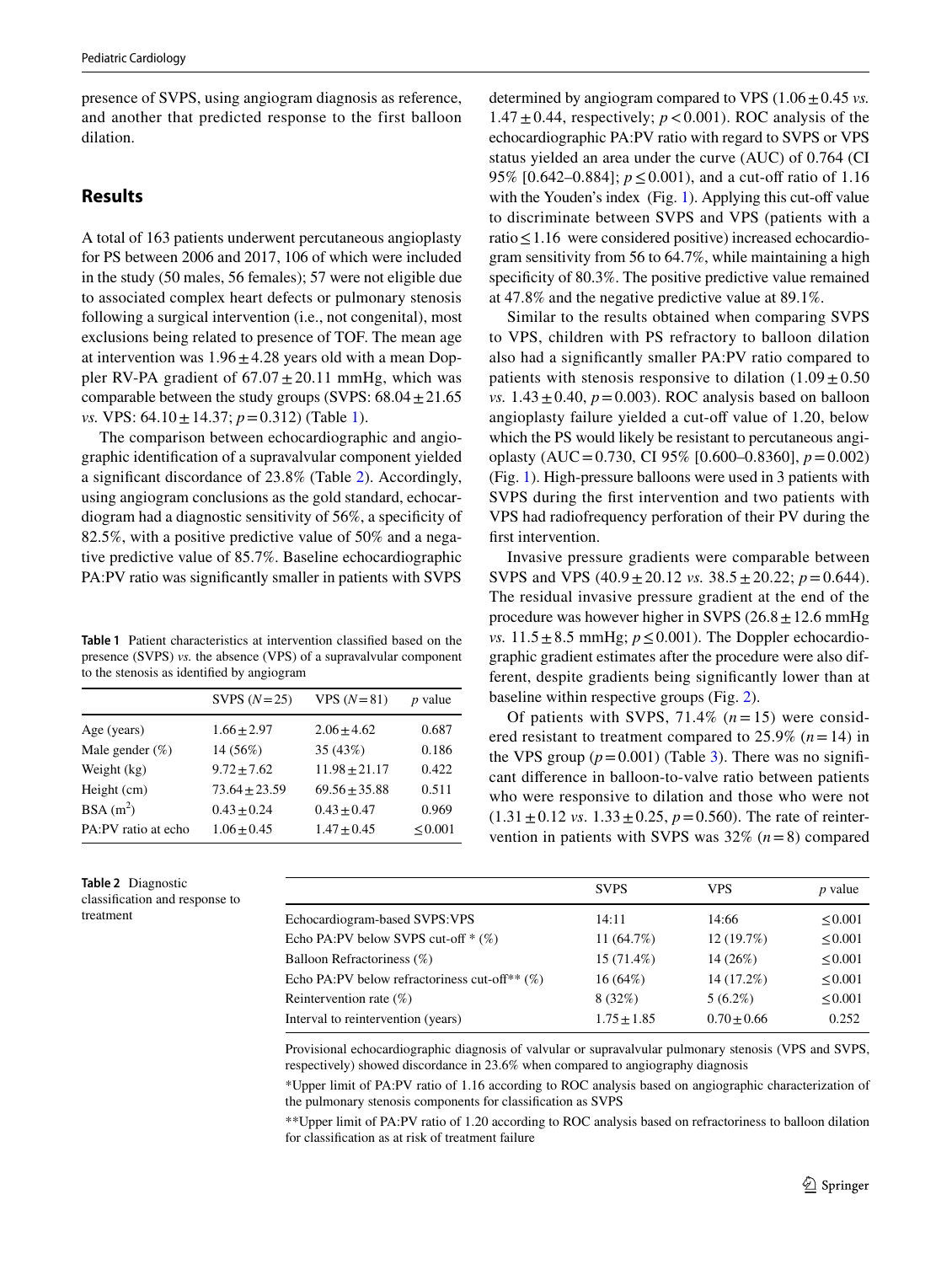

<span id="page-3-0"></span>**Fig. 1** Receiver Operator Characteristic analysis of the PA:PV ratio in distinguishing SVPS from VPS (left) and resistant from responsive PS (right). Left panel: Receiver Operator Characteristic (ROC) analysis of the PA:PV ratio for the cut-off value distinguishing cases with supravalvular component (SVPS) from cases without (VPS) demonstrates an area under the curve (AUC) of 0.764 (CI 95% [0.642– 0.884]) (*p*≤0.001). Right panel: ROC analysis of the PA:PV ratio for the cut-off value distinguishing cases that were resistant from those responsive to balloon dilation demonstrates an area under the curve (AUC) of 0.730 (CI 95% [0.600–0.860]) (*p*=0.002)

<span id="page-3-1"></span>**Fig. 2** Echocardiographic follow-up of RV-PA gradients. Follow-up excludes all data measured after a second intervention, of any kind, on the PV or PA. There was significant decrease in RV-PA gradients in both groups; however, gradients in patients with SVPS were signifcantly higher than patients with VPS



to  $6.2\%$  ( $n=5$ ) in those with VPS ( $p < 0.001$ ). Time to reintervention was comparable between groups  $(1.75 \pm 1.85)$ *vs.*  $0.70 \pm 0.66$  years, respectively;  $p = 0.252$ ). In the SVPS group, the second intervention consisted of a dilation with a standard balloon in 5 patients (one of which had their initial intervention with a high-pressure balloon) and with a highpressure balloon for one patient. One patient with SVPS who had two dilation procedures with a standard balloon eventually underwent dilation with a cutting balloon and did not require subsequent intervention. In the SVPS group,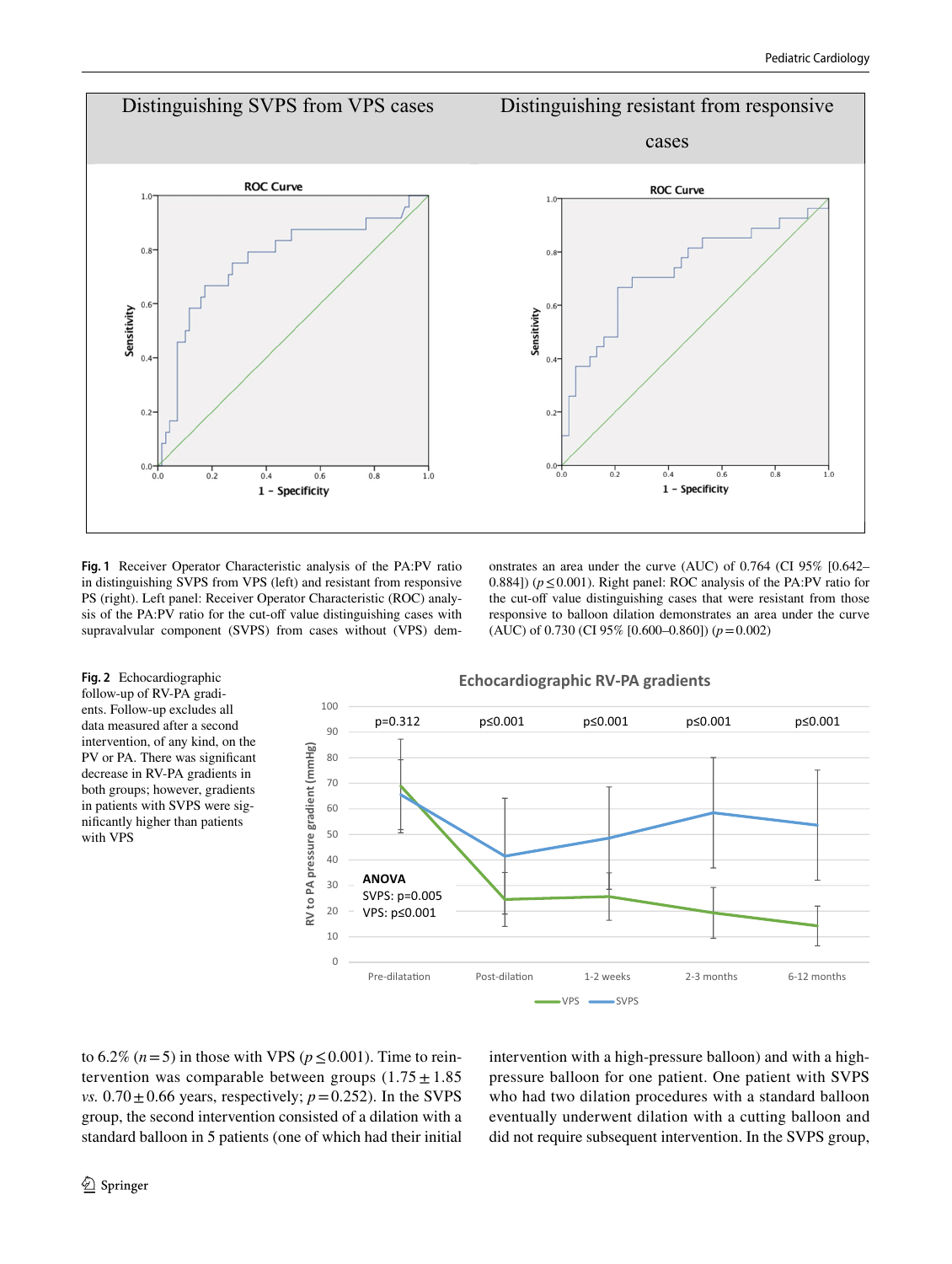<span id="page-4-0"></span>**Table 3** Comparative data between cases responsive or refractory to primary balloon angioplasty

|                                                   | Responsive       | Refractory      | <i>p</i> value |
|---------------------------------------------------|------------------|-----------------|----------------|
| <b>SVPS:VPS</b>                                   | 6:40             | 15:14           | $\leq 0.001$   |
| Echocardiographic PA:PV ratio                     | $1.43 + 0.40$    | $1.09 + 0.40$   | 0.003          |
| RV:PA gradient at pre-intervention echocardiogram | $68.93 + 18.31$  | $65.57 + 13.65$ | 0.312          |
| RV:PA gradient post-intervention echocardiogram   | $24.59 + 10.54$  | $41.51 + 22.68$ | $\leq 0.001$   |
| Invasive baseline pressure gradient               | $38.60 + 19.30$  | $42.18 + 18.81$ | 0.500          |
| Invasive post dilation pressure gradient          | $11.86 \pm 7.66$ | $25.00 + 15.37$ | < 0.001        |

Pressures and pressure gradients are in mmHg

two patients required surgical repair after their frst dilation (one had initial dilation with a standard balloon and the other with a high-pressure balloon). Among the VPS patients, 4 had a repeat balloon dilation procedure, after initial radiofrequency perforation in one, while the other required dilation with a cutting balloon. The latter two patients later required surgical repair, as did another patient who had undergone a single dilation with a standard balloon.

One child with VPS had a confrmed Williams–Beuren syndrome, and the diagnosis of Noonan syndrome was confrmed by genetic testing in 8 (32%) SVPS patients compared to 2 (2.5%) among the VPS patients ( $p \le 0.001$ ). Of the 10 patients with Noonan syndrome, 7 with SVPS had at least a second intervention compared to one patient with VPS and Noonan syndrome. All patients who required surgical repair (SVPS and VPS) had Noonan syndrome.

The prevalence of PI at baseline was comparable between groups, where 16% of children with SVPS had mild PI vs 25.5% in the VPS group  $(p=0.862)$ . Despite comparable ratio of balloon size to PV diameter  $(1.31 \pm 0.15 \text{ vs }$ 1.34 $\pm$ 0.21, respectively;  $p = 0.637$ ), VPS patients had a higher prevalence of high-grade PI following initial balloon intervention; there was no signifcant diference in TI (Fig. [3](#page-5-0)). There was no statistically signifcant diference in balloon-to-valve ratio between patients who developed significant PI and those who did not  $(1.42 \pm 0.30 \text{ vs }$ 1.31±0.14; *p*=0.155; ROC analysis: AUC=0.615 CI95% [0.433–0.797]; *p*=0.186).

There was one major adverse event in each group. One patient with SVPS sustained a PA rupture during angioplasty with a high-pressure balloon. Immediate surgical rescue was undertaken and the patient was placed on ECMO, but subsequent anoxic encephalopathy ensued. One VPS patient with septal valve atresia developed cardiac tamponade when radiofrequency valve perforation was attempted. The hemopericardium was evacuated transthoracically with retransfusion of the evacuated volume and surgical repair of the main PA with repair of the valve was performed with no subsequent cardiac or general sequelae. Other transitory complications include one patient in the VPS group who required a temporary pacemaker for bradycardia and another for third-degree AV block during catheterization. Four others had transient high-grade AV block (3 among the VPS and 1 among the SVPS cases). One VPS patient had transient hypotension requiring inotropic support.

## **Discussion**

In this series, patients with SVPS diagnosed by angiogram had a smaller echocardiographic PA:PV ratio, as did those who were refractory to angioplasty. Although the PA:PV ratio is signifcantly lower compared to patients with VPS, our ROC analysis failed to yield a highly reliable cut-of point. This is possibly due to the retrospective nature of our study. Whereas angiogram measurements could be done retrospectively, these could not be extrapolated to echocardiographic recordings. The identifcation of the optimal echocardiographic measurement location would need to be studied prospectively with considerations of various projections and locations. In 1988, an "hour-glass deformity of the pulmonary valve" was seemingly frst described, with a narrowing noted in the plane of the commissures and orifce [[9\]](#page-6-8). This site, for instance, could be a target measurement site in a prospective design, but other features, such as the angle forming the pulmonary artery wall, could be taken into account.

The SVPS is a predictor of percutaneous dilation failure (defned by gradient reduction of less than 50% in most studies) and restenosis [\[2](#page-6-2), [5,](#page-6-4) [7\]](#page-6-6). Other predictors for recurrence included a balloon-to-valve diameter ratio<1.2 and an immediate post-intervention gradient≥30 mmHg [\[2\]](#page-6-2). Current literature recommends surgical intervention for patients with SVPS, hypoplastic valve annulus, or dysplastic PV leaflets [\[1\]](#page-6-0). This preference, compared to repeat percutaneous dilation, is based on the higher rate of reintervention and of signifcant residual RV-PA gradient at one-year follow-up compared to VPS [\[1](#page-6-0)]. Predictive features based on echocardiogram alone are yet to be determined; nevertheless, magnetic resonance (MR) angiogram and computed tomography (CT) scan showed more precise fndings to detect supravalvular lesions; however, they are not indicated unless a supravalvular component is already suspected [[10,](#page-6-9) [11\]](#page-6-10).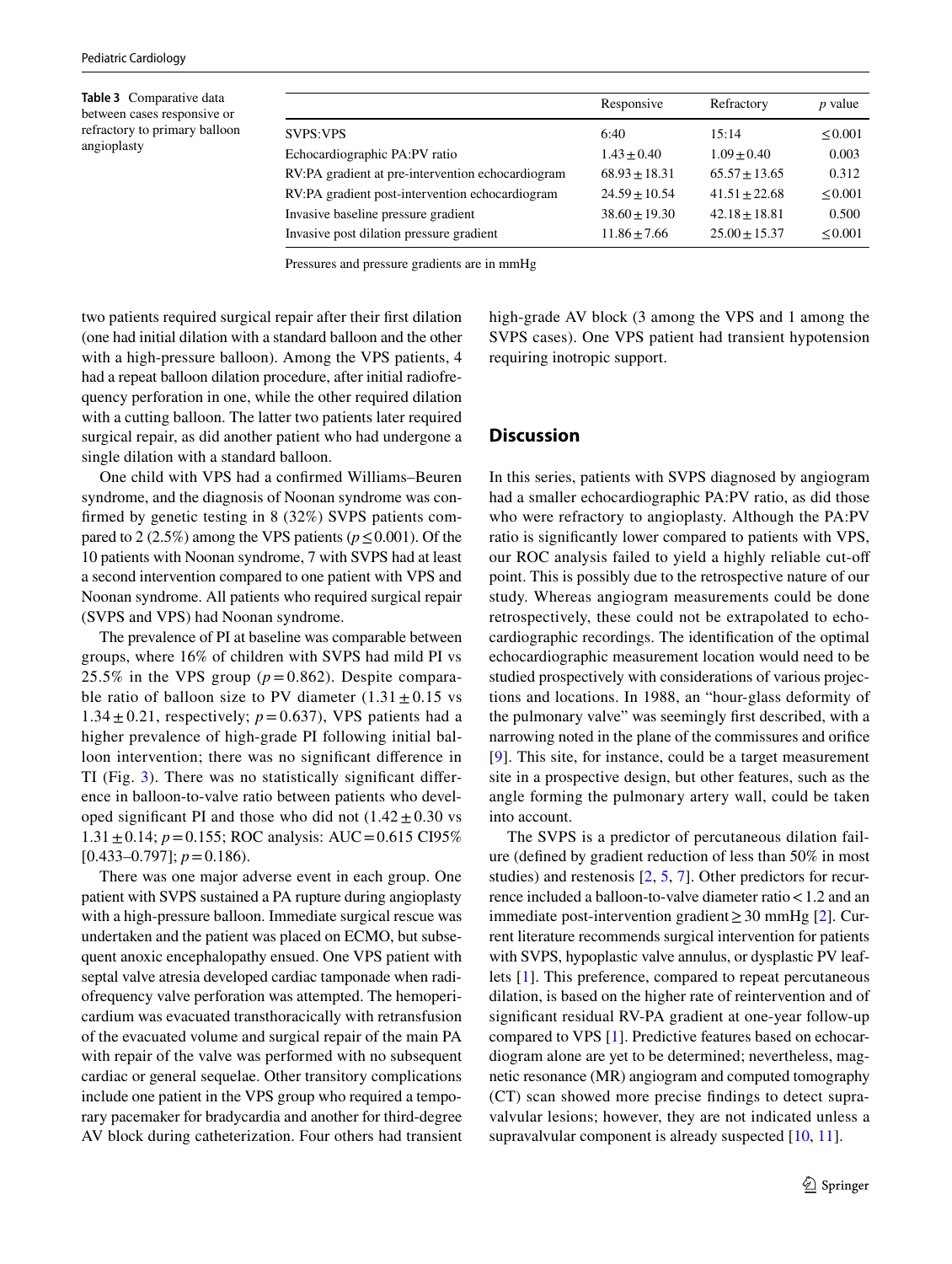<span id="page-5-0"></span>**Fig. 3** Pulmonary and tricuspid insufficiency in SVPS *vs.* VPS. The prevalence of pulmonary insufficiency (PI) a was similar between groups before intervention  $(p=0.862)$ . A progressive increase of the prevalence and the degree of PI occurred in VPS when compared to SVPS (*p*=0.862 pre dilation, 0.225 immediately post dilation, then 0.039, 0.005, and≤0.001, subsequently). There was no statistically signifcant diference at the tricuspid valve level; **b** the prevalence of tricuspid insufficiency (TI) before and following intervention was the same between groups ( $p = 0.066$ , 0.383, 0.610, 0.980, and 0.328, respectively). Insufficiency grading: 0 to 3 are absent, mild, moderate, severe. Statistical test for proportion dichotomously: grades 3 and 4 *vs.* 0 and 1

**A** 

**B** 





There is little information on the histopathology of congenital supravalvular pulmonary stenosis in non-syndromic patients, but there is evidence suggesting that failure of the percutaneous approach is related to elastic recoil properties of the supravalvular ridge  $[3, 12]$  $[3, 12]$  $[3, 12]$  $[3, 12]$ . Our series suggests that SVPS and VPS are not inherently similar entities, as evidenced by a lower success rate of angioplasty in the SVPS group (28.6% vs 74.1%). Similar to supravalvular aortic stenosis and branch PA stenosis, SVPS is considered secondary to an elastin arteriopathy, such as observed in clinical entities consistent with Williams' syndrome [\[13](#page-6-12)]. Hallbergson et al. suggest that the underlying pathology for the PS plays an important role in predicting success of balloon dilation and stenting [\[14\]](#page-6-13). An altered endothelial response to vascular injury in patients with Tetralogy of Fallot, for instance, indicates that major aortopulmonary collateral arteries are

at increased risk of intrastent stenosis compared to those with normal vasculature [[14\]](#page-6-13). These findings suggest that the current approach, shown successful for VPS, may be inadequate for some cases of SVPS.

PI may result from VPS balloon dilation. Current literature estimates the prevalence of severe PI after angioplasty to be 6%, with little RV overload, which is consistent with our results (4.7% of all patients had  $PI = 3$  at 6–12-month follow-up) [[2\]](#page-6-2). The balloon-to-valve ratio in our series was in accordance with current guidelines in order to predict intervention success  $(>1.2)$  and did not differ between patients who developed signifcant PI and those who did not [[2\]](#page-6-2). Although similar balloon-to-valve ratio was used in both SVPS and VPS groups, the rate of signifcant PI was lower in the SVPS group. This could hypothetically be explained by the supravalvular narrowing of the PA limiting